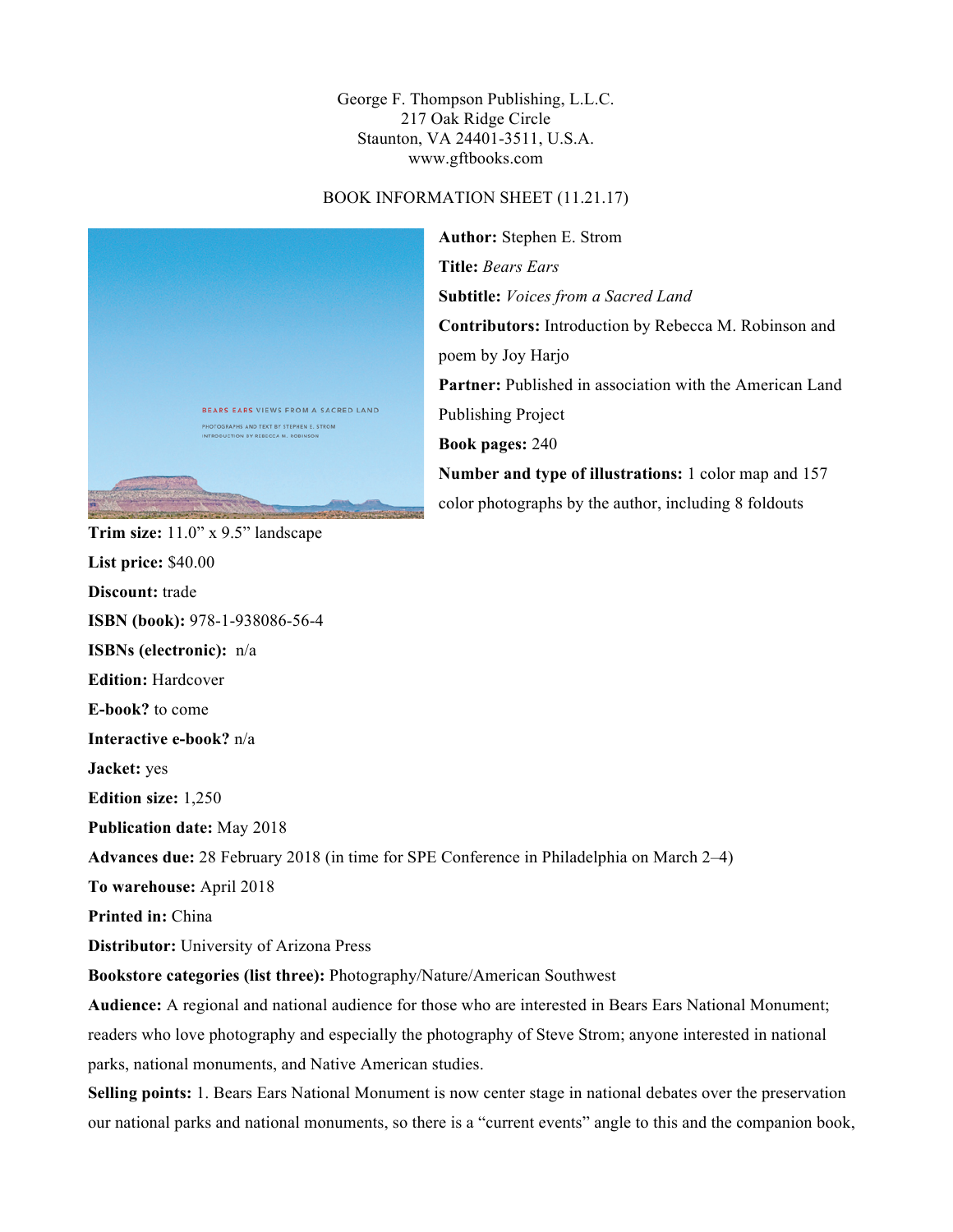*Voices from Bears Ears Country: Seeking Common Ground on Sacred Land*. 2. This is a stunning book of photographs in the tradition of Eliot Porter, so anyone interested in beautiful images of nature (especially the Colorado Plateau) and Native American sites will be interested in this book. 3. Visitors to Utah's many national parks and monuments will be entranced by the book.

## **Description of the work:**

The region known as Bears Ears in southeastern Utah is a landscape of unsurpassed beauty anywhere on Earth. It is a land filled with more than 100,000 documented Native American archaeological sites, some dating back more than two millennia, that have been revered like mini-Sistine Chapels for the Native people. It is also home territory for Mormon settlers who ventured here from Salt Lake City after the Mormons' long journey from persecution in Nauvoo, Illinois, during the 1840s.

Sacred land to many, President Barack Obama, on December 28, 2016, issued a presidential proclamation to protect nearly 1.35 million acres as Bears Ears National Monument, seeking compromise between the Indian Nations, who wanted nearly 1.9 million acres, and those in Utah such as Congressman Robert Bishop who sought a monument of 1.3 million acres or who resisted any designation. President Obama also arranged for Indian Nations to work collaboratively, for the first time, with federal agencies to set policies for managing Bears Ears National Monument.

Stephen Strom's photographs capture the singular beauty of Bears Ears country in all seasons, its textural subtleties portrayed alongside the drama of expansive landscapes and skies, deep canyons, spires, and towering mesas. To his sensitive eyes, a scrub oak on a hillside or a pattern in windswept sand is as essential to capturing the spirit of the landscape as the region's most iconic vistas. In seeing red-rock country through his lens, viewers can discover the remarkable diversity, seductive power, and disarming complexity of Bears Ears' sacred lands. Strom's photographs evince the full spectrum of emotional responses: exhilaration and disorientation, contemplation and serenity, passion and gratitude for the wild places and archeological treasures that now belong to all Americans. Rebecca Robinson's informative essay provides historical context for how the national monument came to be, and poet Joy Harjo's original poem serves like a prayer to the book and the land.

*Bears Ears: Voices from a Sacred Land* is a celebration of the foresight of visionary leaders, from President Teddy Roosevelt, who advanced the idea of national monuments in the Antiquities Act of 1906, to President Barack Obama, who set aside this land known as Bears Ears that is sacred to so many.

## **About the Author (use the jacket and catalog version from the Author's Information form):**

*Stephen E. Strom* spent 45 years as a distinguished research astronomer at Harvard University, SUNY Stony Brook, and the University of Massachusetts. At the time of his retirement in 2007, he was Associate Director for Science at the National Optical Astronomy Observatory. In 1978, Strom also began to make fine art photographs